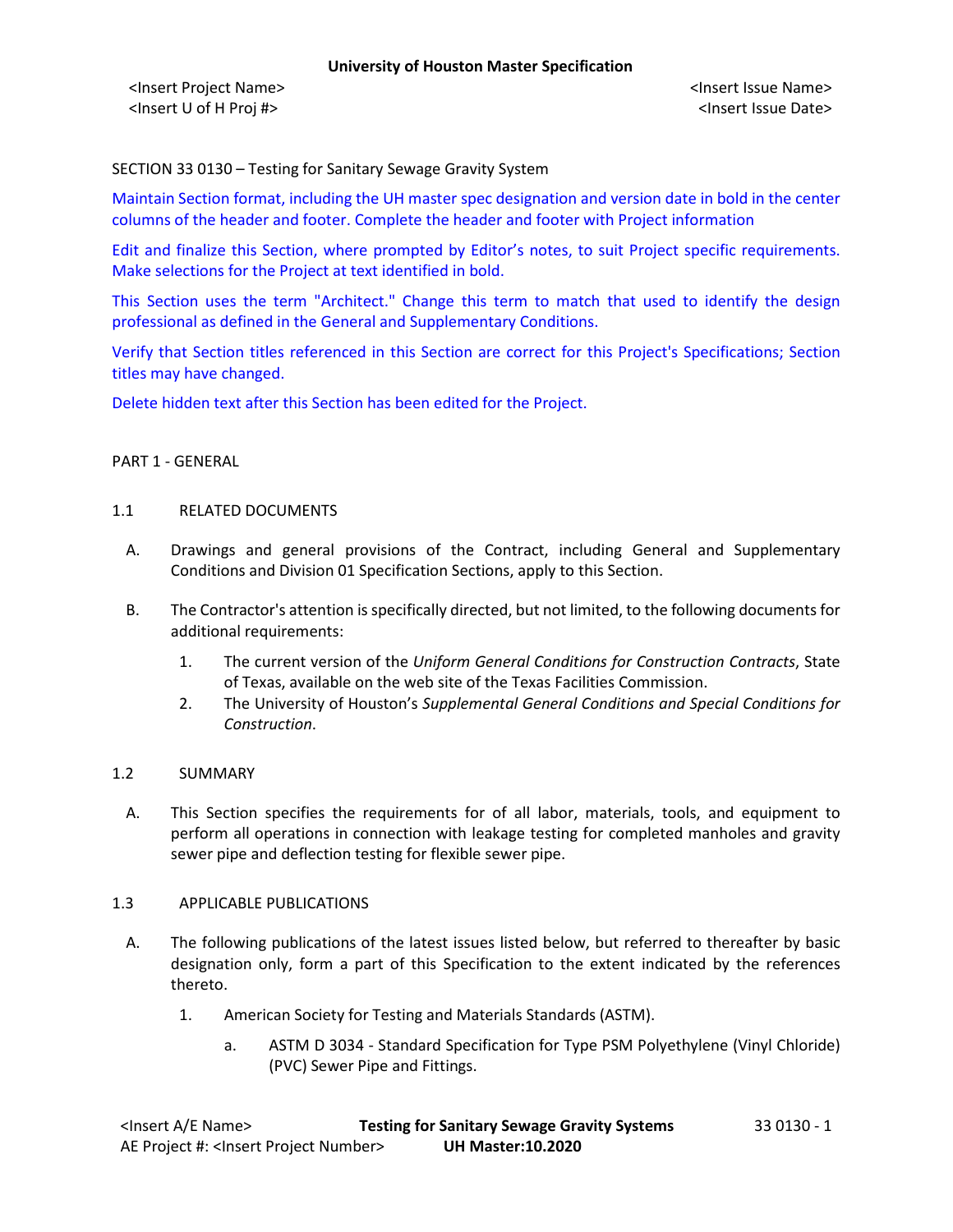<Insert Project Name> <Insert Issue Name> <Insert U of H Proj #> <Insert Issue Date>

- b. ASTM F 794 Specification for Poly (Vinyl Chloride) (PVC) Profile Gravity Sewer Pipe and Fittings Based on Controlled Inside Diameter.
- c. ASTM F 1417 Standard Test Method for Installation Acceptance of Plastic Gravity Sewer Lines Using Low Pressure Air.
- d. ASTM C 1244 Standard Test Method for Concrete Sewer Manholes by the Negative Air Pressure (Vacuum) Test Prior to Backfill.

# 1.4 PROJECT CONDITIONS

- A. Gravity flow sanitary sewers must have straight alignment and uniform grade between manholes.
- B. Flexible pipe, including "semi-rigid" pipe, must show no more than 5 percent deflection. Test pipe no sooner than 30 days after backfilling of line segment but prior to final acceptance using standard mandrel to verify that installed pipe is within specified deflection tolerances.
- C. Work must meet Texas Commission on Environmental Quality (TCEQ) Testing Requirements Chapter-217-57.
- D. Interruption of Existing Storm Drainage Service: Do not interrupt service to facilities occupied by Owner or others unless permitted under the following conditions and then only after arranging to provide temporary service according to requirements indicated:
	- 1. Follow the University of Houston's Plant Operations Planned and Emergency Utility Outage Guidelines. See "COORDINATION" Article in this Section.
- E. If work requires interference with any public sewer systems within or outside of Public Rights of Way or Easements, Contractor must obtain prior approval and coordinate with local municipality before commencing work.

# 1.5 SUBMITTALS

- A. Test Plan: Before testing begins and in adequate time to obtain approval through submittal process, prepare and submit test plan for approval by Architect and Owner. Include testing procedures, methods, equipment, and tentative schedule. Obtain advance written approval from Architect and Owner for deviations from Drawings and Specifications.
- B. Test Reports: Submit test reports for each test on each segment of sanitary sewer.

### 1.6 COORDINATION

A. Complete the Outage Planning Form in the University of Houston's Planned and Emergency Utility Outage Guidelines available in Section 00 6000 of these Specifications.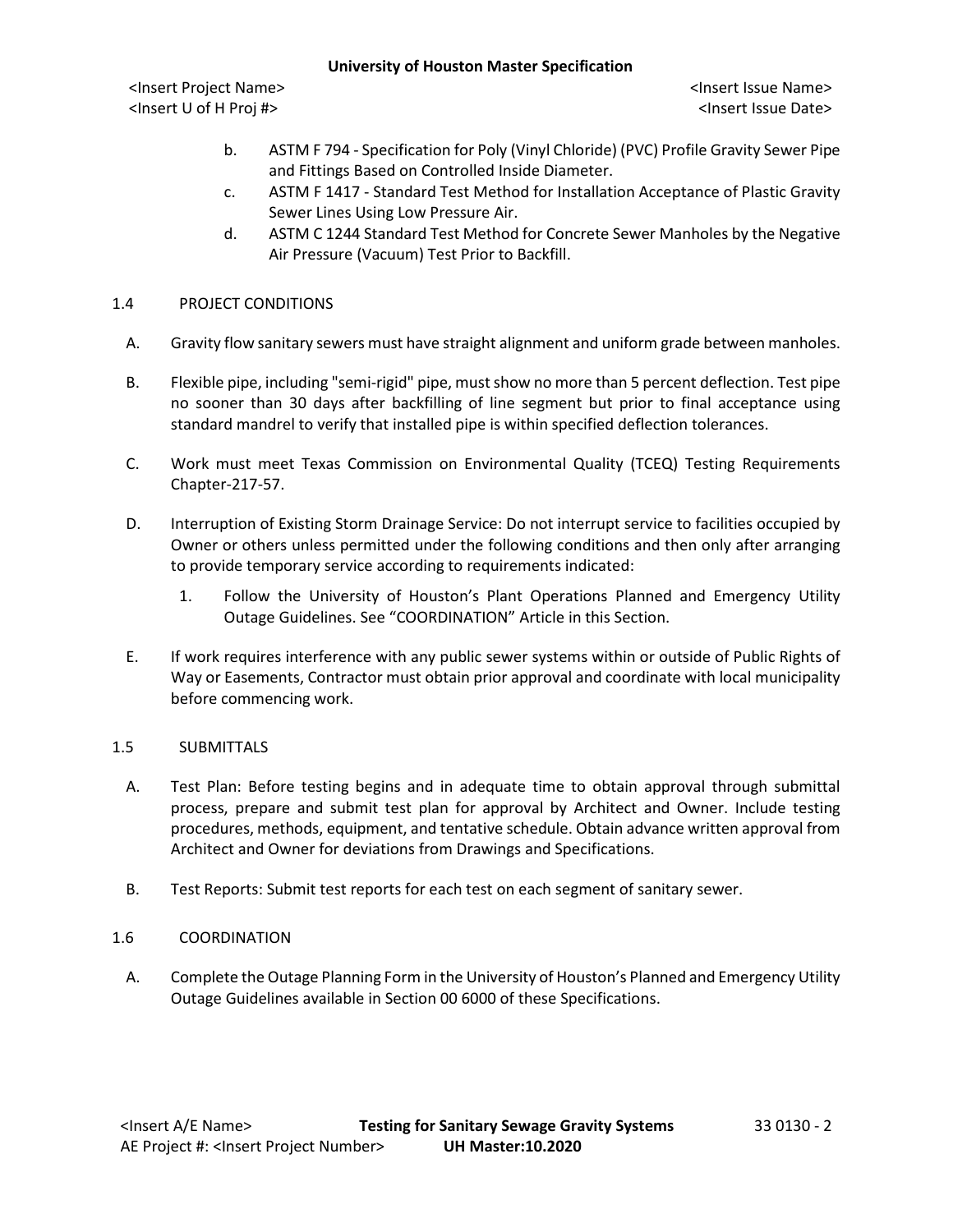PART 2 - PRODUCTS

- 2.1 DEFLECTION MANDREL
	- A. Mandrel Sizing. Rigid mandrel shall have outside diameter (O.D.) equal to 95 percent of inside diameter (I.D.) of pipe. Inside diameter of pipe, for purpose of determining outside diameter of mandrel, shall be average outside diameter minus two minimum wall thicknesses for O.D. controlled pipe and average inside diameter for I.D. controlled pipe. Dimensions shall be per appropriate standard. Statistical or other "tolerance packages" shall not be considered in mandrel sizing.
	- B. Mandrel Design. Rigid mandrel shall be constructed of metal or rigid plastic material that can withstand 200 psi without being deformed. Mandrel shall have nine or more "runners" or "legs" as long as total number of legs is odd number. Barrel section of mandrel shall have length of at least 75 percent of inside diameter of pipe. Rigid mandrel shall not have adjustable or collapsible legs that would allow reduction in mandrel diameter during testing. Provide and use proving ring for modifying each size mandrel.
	- C. Polyvinyl Chloride (PVC) pipe 4 inches in diameter shall be DR 18 and conform to AWWA C900. PVC pipe 6 to 10 inches in diameter shall be SDR 26 and conform to ASTM 3034. PVC pipe 12 to 15 inches diameter shall be SDR35 and conform to ASTM D3034. Polyvinyl chloride pipe 18 to 36 inches in diameter shall be SDR35 and conform to ASTM F679.
	- D. Proving Ring. Furnish "proving ring" with each mandrel. Fabricate ring of 1/2-inch-thick, 3-inchwide bar steel to diameter 0.02 inches larger than approved mandrel diameter.
	- E. Mandrel Dimensions (5 percent allowance). Average inside diameter and minimum mandrel diameter are specified in Table 02533-5, Pipe vs. Mandrel Diameter, at end of this Section. Mandrels for higher strength, thicker wall pipe or other pipe not listed in table may be used when approved by Architect and Owner.

# 2.2 EXFILTRATION TEST

- A. Water for Testing:
	- 1. Water for testing will be furnished by the University; or
	- 2. Obtain transient water meter from City for use when water for testing will be taken from City system. Conform to City requirements for water meter use.
- B. Test Equipment:
	- 1. Pipe plugs.
	- 2. Pipe risers where manhole cone is less than 2 feet above highest point in pipe or service lead.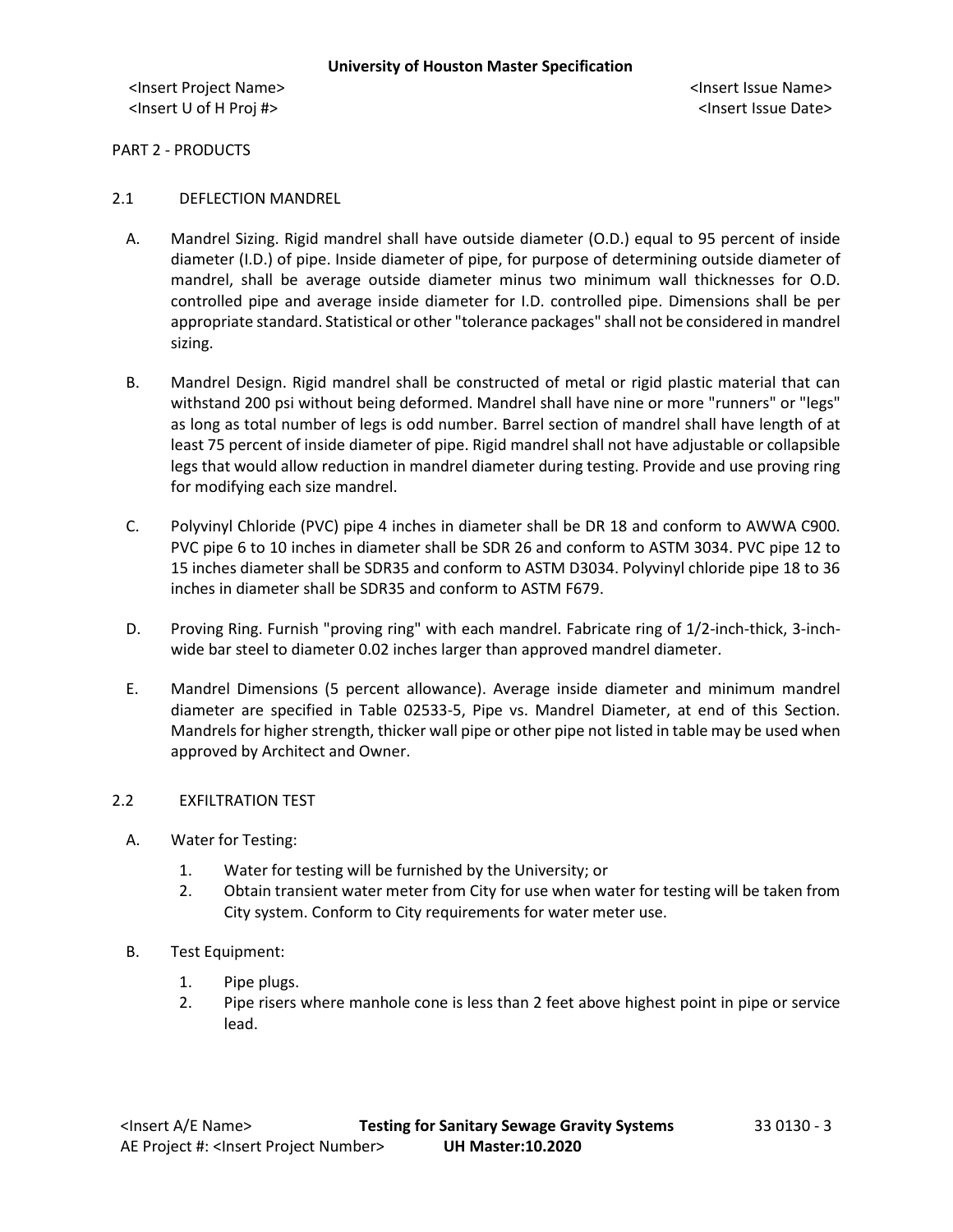#### 2.3 INFILTRATION TEST

- A. Test Equipment:
	- 1. Calibrated 90-degree V-notch weir.
	- 2. Pipe plugs.

#### 2.4 LOW PRESSURE AIR TEST

- A. Minimum Requirement for Equipment:
	- 1. Control panel.
	- 2. Low-pressure air supply connected to control panel.
	- 3. Pneumatic plugs: Acceptable size for diameter of pipe to be tested; capable of withstanding internal test pressure without leaking or requiring external bracing.
	- 4. Air hoses from control panel to:
		- a. Air supply.
		- b. Pneumatic plugs.
		- c. Sealed line for pressuring.
		- d. Sealed line for monitoring internal pressure.
- B. Testing Pneumatic Plugs: Place pneumatic plug in each end of length of pipe on ground. Pressurize plugs to 25 psig; then pressurize sealed pipe to 5 psig. Plugs are acceptable when they remain in place against test pressure without external aids.

## 2.5 GROUND WATER DETERMINATION

A. Equipment: Pipe probe or small diameter casing for ground water elevation determination.

### PART 3 - EXECUTION

## 3.1 PREPARATION

- A. Provide labor, equipment, tools, test plugs, risers, air compressor, air hose, pressure meters, pipe probe, calibrated weirs, or any other device necessary for proper testing and inspection. Boring, Jacking or Tunneling Construction.
- B. Determine selection of test methods and pressures for gravity sanitary sewers based on ground water elevation. Determine ground water elevation.

### 3.2 VISUAL INSPECTION OF GRAVITY SANITARY SEWERS

A. Check pipe alignment visually by flashing light between structures. Verify if alignment is true and no pipes are misplaced. In case of misalignment or damaged pipe, remove and re-lay or replace pipe segment.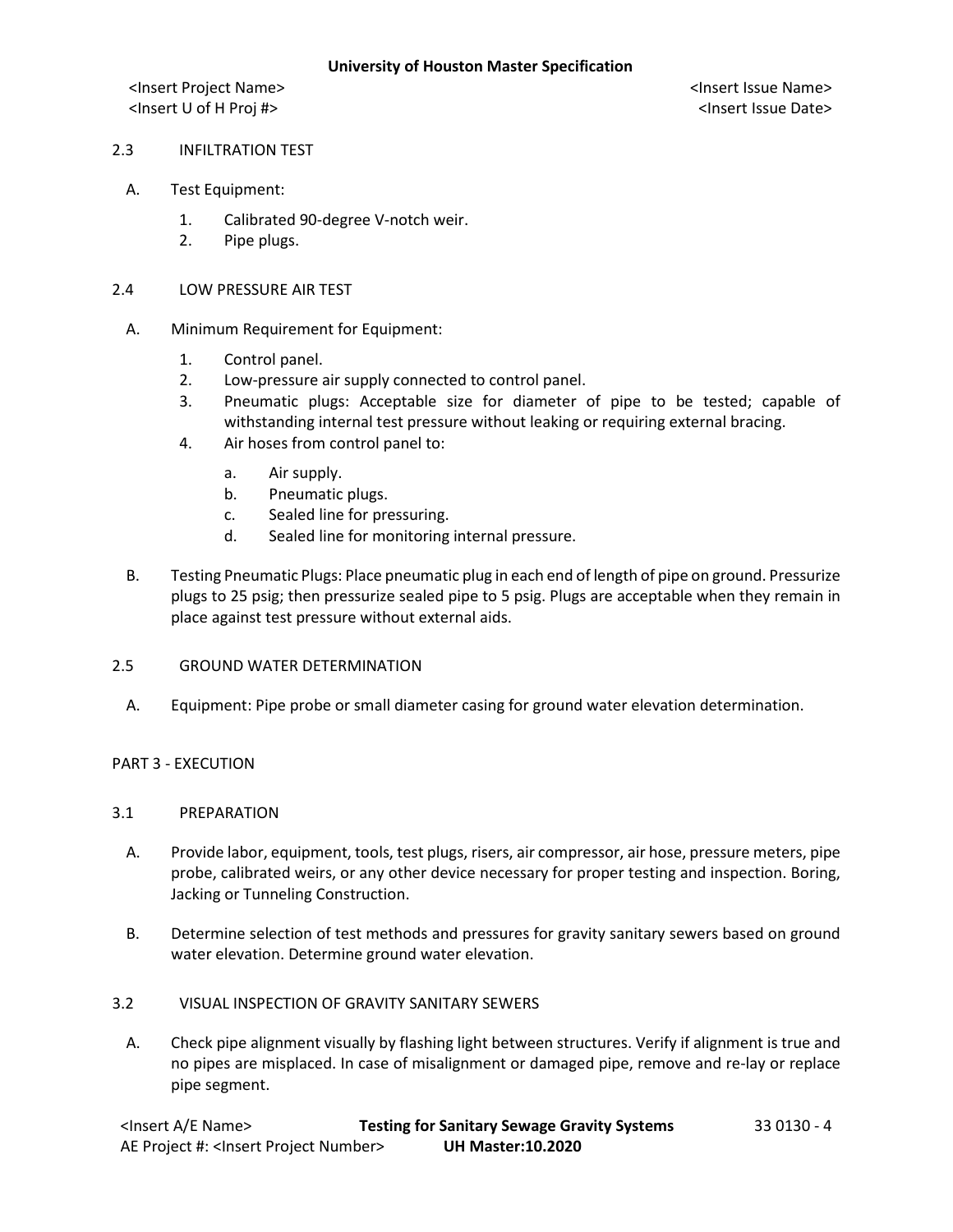## 3.3 MANDREL TESTING FOR GRAVITY SANITARY SEWERS

- A. Perform deflection testing on flexible and semi-rigid pipe to confirm pipe has no more than 5 percent deflection. Mandrel testing shall conform to ASTM D 3034. Perform testing no sooner than 30 days after backfilling of line segment, but prior to final acceptance testing of line segment.
- B. Pull approved mandrel by hand through sewer sections. Replace any section of sewer not passing mandrel test. Mandrel testing is not required for stubs.
- C. Retest repaired or replaced sewer sections.

## 3.4 LEAKAGE TESTING FOR GRAVITY COLLECTION SYSTEM PIPES

- A. For a collection system pipe that will transport wastewater by gravity flow, test gravity sanitary sewer pipes for leakage by either exfiltration or infiltration methods, as appropriate, or with low pressure air testing.
- B. Compensating for Ground Water Pressure:
	- 1. Where ground water exists, install pipe nipple at same time sewer line is placed. Use 1/2 inch capped pipe nipple approximately 10 inches long. Make installation through manhole wall on top of sewer line where line enters manhole.
	- 2. Immediately before performing line acceptance test, remove cap, clear pipe nipple with air pressure, and connect clear plastic tube to nipple. Support tube vertically and allow water to rise in tube. After water stops rising, measure height in feet of water over invert of pipe. Divide this height by 2.3 feet/psi to determine ground water pressure to be used in line testing.
- C. Exfiltration Test:
	- 1. Determine ground water elevation.
	- 2. Plug sewer in downstream manhole.
	- 3. Plug incoming pipes in upstream manhole.
	- 4. Install riser pipe in outgoing pipe of upstream manhole when highest point in service lead (house service) is less than 2 feet below bottom of manhole cone.
	- 5. Fill sewer pipe and manhole or pipe riser, when used, with water to point 2-1/2 feet above highest point in sewer pipe, house lead, or ground water table, whichever is highest.
	- 6. Allow water to stabilize for one to two hours. Take water level reading to determine drop of water surface, in inches, over one-hour period, and calculate water loss (1 inch of water in 4 feet diameter manhole equals 8.22 gallons) or measure quantity of water required to keep water at same level. Loss shall not exceed that calculated from allowable leakage according to Table 1 at end of this Section.
- D. Infiltration test: Ground water elevation must be not less than 2.0 feet above highest point of sewer pipe or service lead (house service).
	- 1. Determine ground water elevation.
	- 2. Plug incoming pipes in upstream manhole.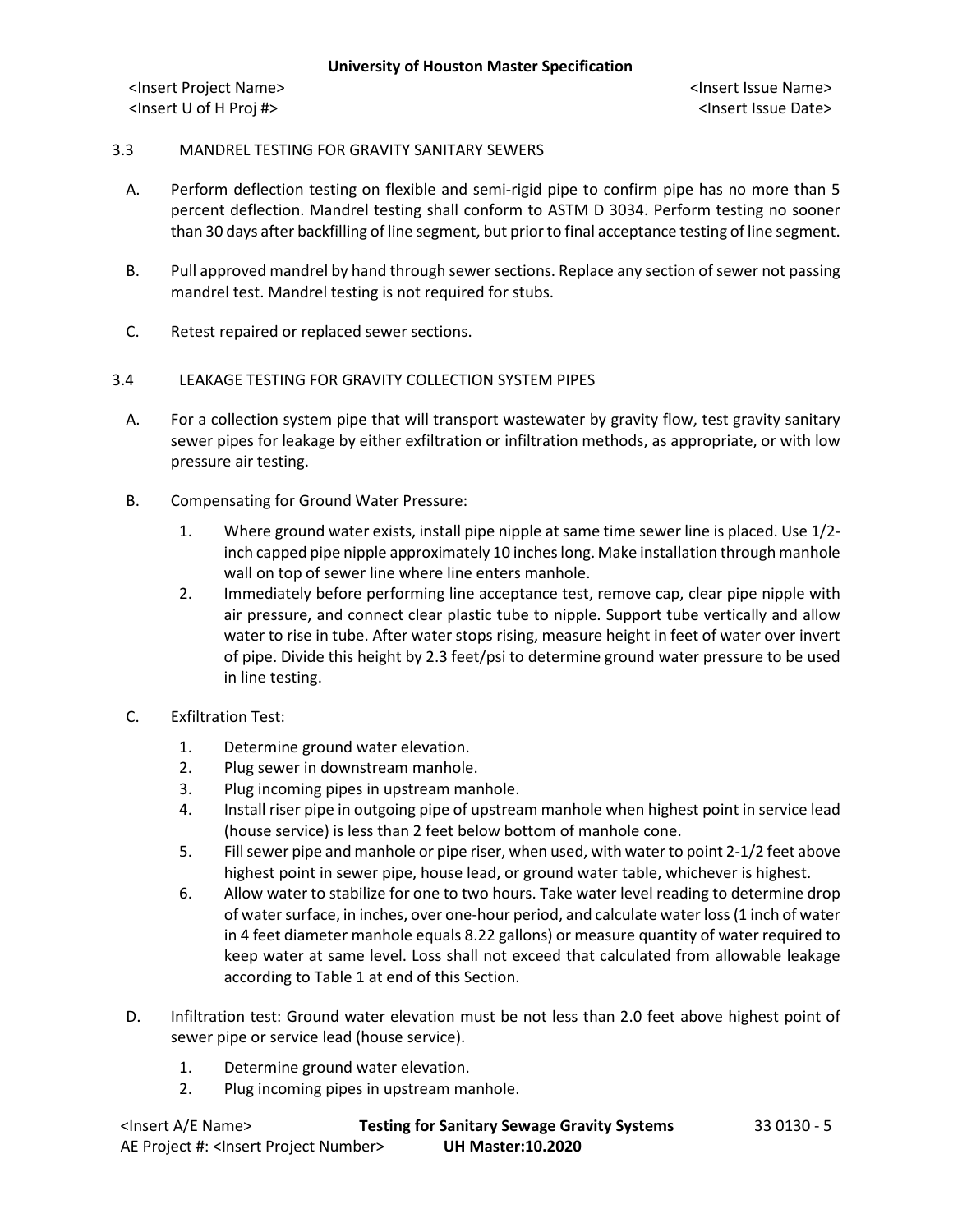<Insert Project Name> <Insert Issue Name> <Insert U of H Proj #> <Insert Issue Date>

- 3. Insert calibrated 90-degree V-notch weir in pipe on downstream manhole.
- 4. Allow water to rise and flow over weir until it stabilizes.
- E. Low Air Pressure Test: When using this test, conform to ASTM C 828, ASTM C 924, or ASTM F 1417, as applicable, with holding time not less than that listed in Table-2.
	- 1. Low pressure air testing for sections of pipe shall be limited to lines less than 36-inch average inside diameter. Refer to Table-2 and Table-3.
	- 2. Lines 36-inch average inside diameter and larger shall be tested at each joint. Minimum time allowable for pressure to drop from 3.5 pounds per square inch gauge to 2.5 pounds per square inch during joint test shall be 10 seconds, regardless of pipe size.
- F. Retest: Repair and retest any section of pipe that fails to meet requirements.

### 3.5 TEST CRITERIA TABLES

- A. Exfiltration and Infiltration Water Tests: Refer to Table-1, Water Test Allowable Leakage, at end of this Section.
- B. Low Pressure Air Test:
	- 1. Times in Table 02533-2, Time Allowed for Pressure Loss from 3.5 psig to 2.5 psig, at end of this Section, are based on equation from Texas Commission on Environmental Quality (TCEQ) Design Criteria 217.57.

|        |       | T=0.0850(D)(K)/(Q)                                                    |
|--------|-------|-----------------------------------------------------------------------|
| Where: | $T =$ | Time for pressure to drop 1.0 pounds per square inch gauge in seconds |
|        | $K =$ | 0.000419 DL, but not less than 1.0                                    |
|        | $D =$ | Average inside diameter in inches                                     |
|        | $L =$ | Length of line of same pipe size in feet                              |
|        | $Q =$ | Rate of loss, 0.0015 ft <sup>3</sup> /min./sq. ft. internal surface   |

- 2. Since K value of less than 1.0 shall not be used, there are minimum testing times for each pipe diameter as given in Table 02533-3, Minimum Testing Times for Low Pressure Air Test.
- 3. Notes:
	- a. When two sizes of pipe are involved, compute time by ratio of lengths involved.
	- b. Lines with 27-inch average inside diameter and larger may be air tested at each joint.
	- c. Lines with average inside diameter greater than 36 inches must be air tested for leakage at each joint.
	- d. If joint test is used, perform visual inspection of joint immediately after testing.

| <lnsert a="" e="" name=""></lnsert>                  | <b>Testing for Sanitary Sewage Gravity Systems</b> | 33 0130 - 6 |
|------------------------------------------------------|----------------------------------------------------|-------------|
| AE Project #: <lnsert number="" project=""></lnsert> | <b>UH Master:10.2020</b>                           |             |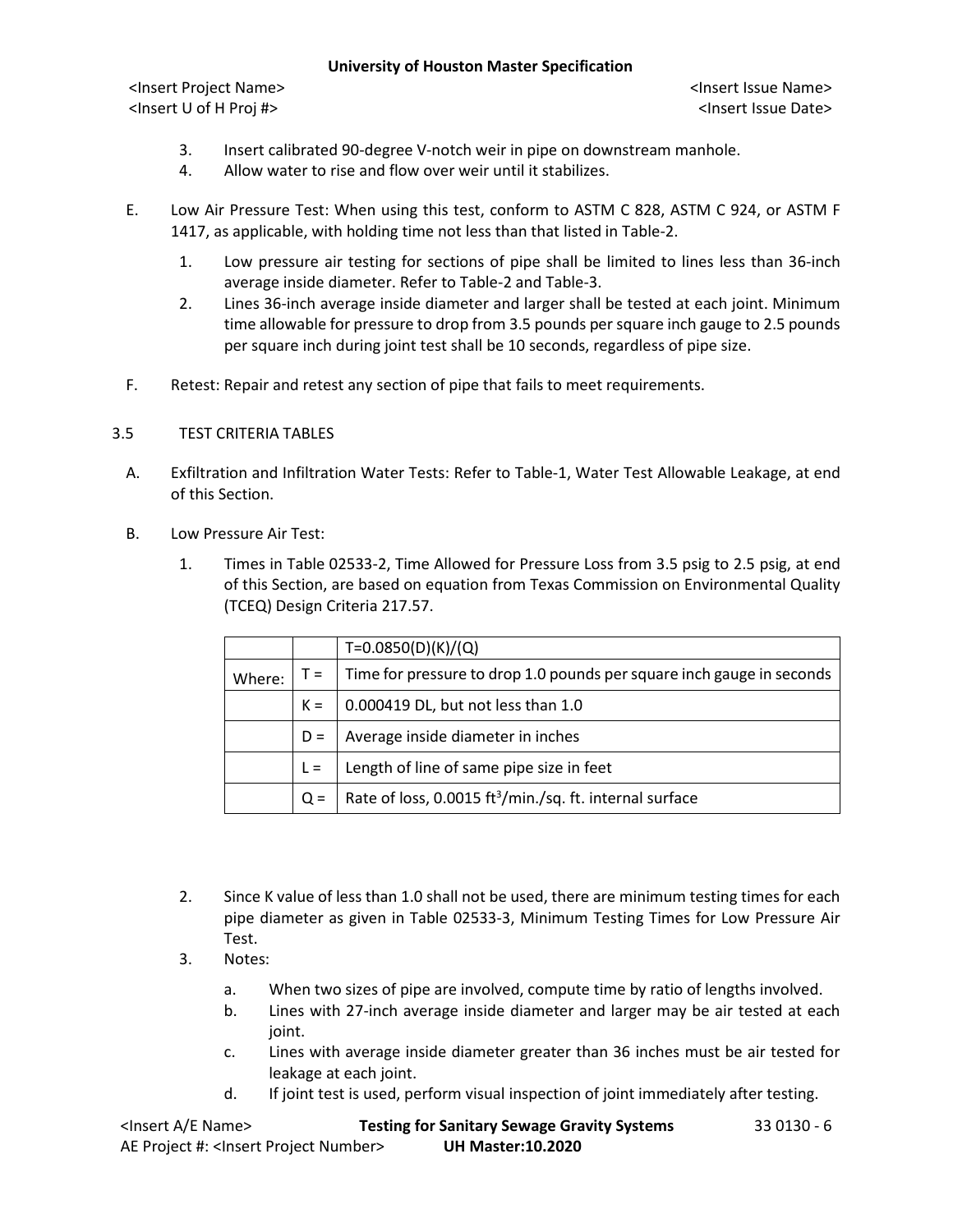<Insert Project Name> <Insert Issue Name> <Insert U of H Proj #> <Insert Issue Date>

e. For joint test, pipe is to be pressurized to 3.5 psi greater than pressure exerted by groundwater above pipe. Once pressure has stabilized, minimum times allowable for pressure to drop from 3.5 pounds per square inch gauge to 2.5 pounds per square inch gauge shall be 10 seconds.

# 3.6 LEAKAGE TESTING FOR MANHOLES

- A. After completion of manhole construction, wall sealing, or rehabilitation, but prior to backfilling, test manholes for water tightness using hydrostatic or vacuum testing procedures.
- B. Plug influent and effluent lines, including service lines, with suitably sized pneumatic or mechanical plugs. Ensure plugs are properly rated for pressures required for test; follow manufacturer's safety and installation recommendations. Place plugs minimum of 6-inches outside of manhole walls. Brace inverts to prevent lines from being dislodged when lines entering manhole have not been backfilled.
- C. Perform vacuum testing as follows:
	- 1. Install vacuum tester head assembly at top access point of manhole and adjust for proper seal on straight top section of manhole structure. Following manufacturer's instructions and safety precautions, inflate sealing element to recommended maximum inflation pressure; do not over-inflate.
	- 2. Evacuate manhole with vacuum pump to 10 inches mercury (Hg), disconnect pump, and monitor vacuum for time period specified in Table-4, Vacuum Test Time Table.
	- 3. A manhole passes the test if after 2.0 minutes and with all valves closed, the vacuum is at least 9.0 inches of mercury (Hg).
- D. Perform hydrostatic exfiltration testing as follows:
	- 1. Seal wastewater lines coming into manhole with internal pipe plug. Then fill manhole with water and maintain it full for at least one hour.
	- 2. The maximum leakage for hydrostatic testing shall be 0.025 gallons per foot diameter per foot of manhole depth per hour.
	- 3. If water loss exceeds amount tabulated above, locate leaks, complete repairs necessary to seal manhole, and repeat test procedure until satisfactory results are obtained.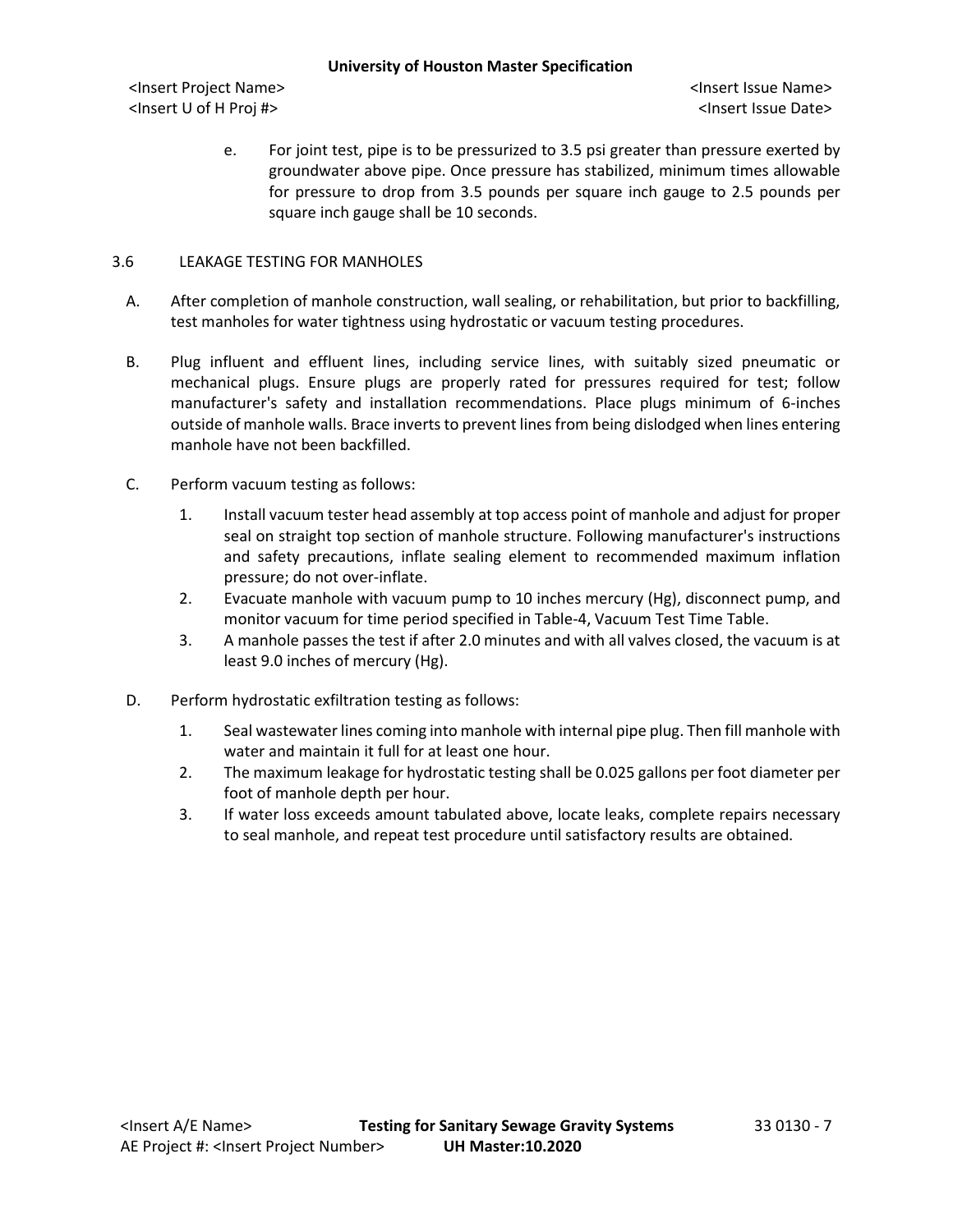<Insert Project Name> <Insert Issue Name> <Insert U of H Proj #> <Insert Issue Date>

| DIAMETER OF                                                                        |                                                                                  | <b>VOLUME PER INCH OF DEPTH</b>                                            | ALLOWANCE LEAKAGE*                                                 |                                                                                                                      |  |
|------------------------------------------------------------------------------------|----------------------------------------------------------------------------------|----------------------------------------------------------------------------|--------------------------------------------------------------------|----------------------------------------------------------------------------------------------------------------------|--|
| <b>RISER OR STACK</b><br>IN INCHES                                                 | <b>INCH</b>                                                                      | <b>GALLONS</b>                                                             | PIPE SIZE IN<br><b>INCHES</b>                                      | <b>GALLONS/MINUTE</b><br><b>PER 100 FT.</b>                                                                          |  |
| 1<br>$\mathcal{P}$<br>2.5<br>3<br>4<br>5<br>6<br>8                                 | 0.7854<br>3.1416<br>4.9087<br>7.0686<br>12.5664<br>19.6350<br>28.2743<br>50.2655 | 0.0034<br>0.136<br>0.212<br>0.0306<br>0.0544<br>0.0850<br>0.1224<br>0.2176 | 6<br>8<br>10<br>12<br>15<br>18<br>21<br>24<br>27<br>30<br>36<br>42 | 0.0008<br>0.0011<br>0.0017<br>0.0016<br>0.0020<br>0.0024<br>0.0028<br>0.0032<br>0.0036<br>0.0039<br>0.0047<br>0.0055 |  |
| For other diameters, multiply square of diameters by<br>value for 1-inch diameter. |                                                                                  |                                                                            |                                                                    | Equivalent to 10 gallons per inch of<br>inside diameter per mile per 24 hours                                        |  |

# TABLE-1 - WATER TEST ALLOWABLE LEAKAGE

\*Allowable leakage rate must not exceed 10 gallons per inch of inside diameter per mile per 24 hours, when sewer is identified as located within 25-year flood plain.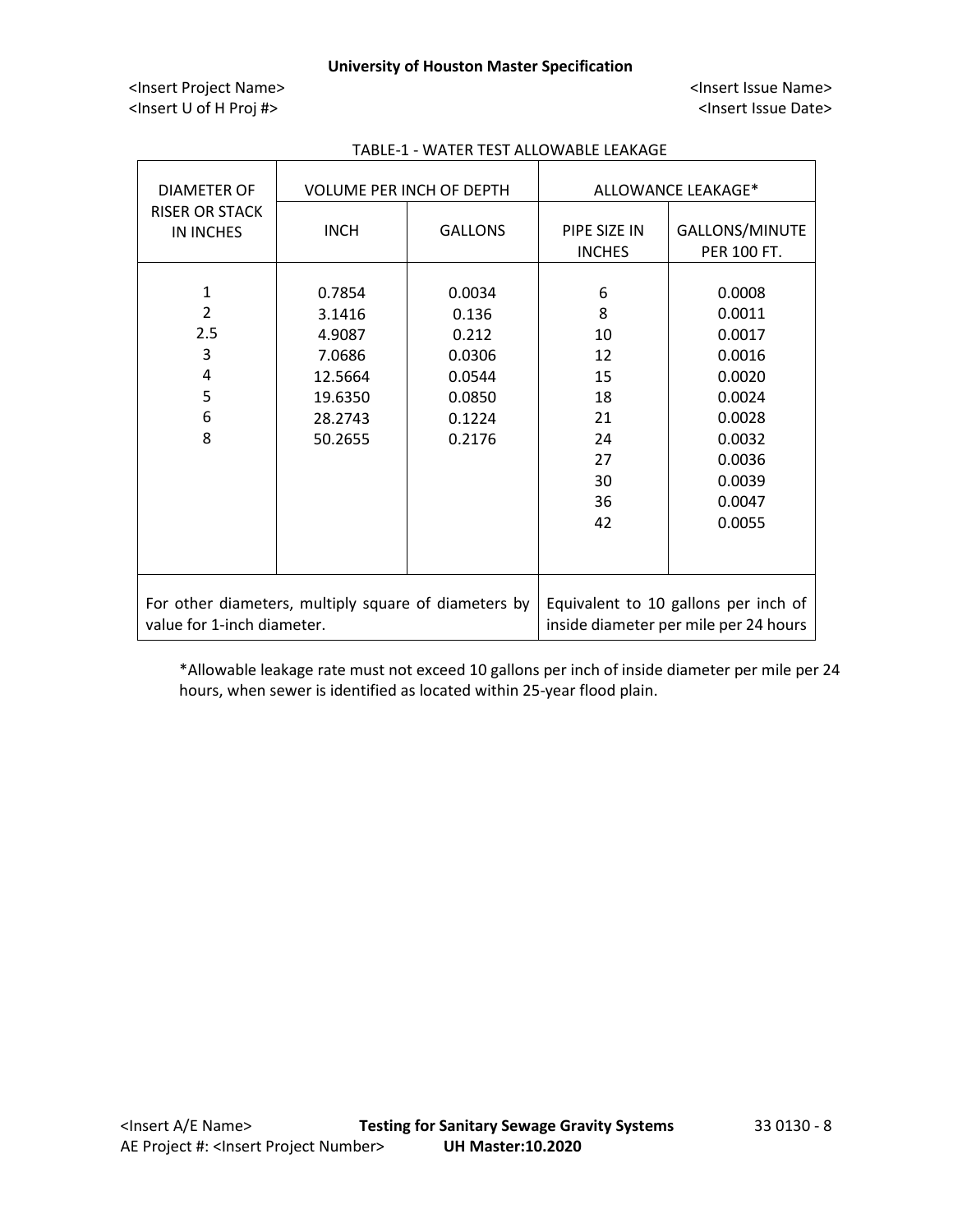| TIME ALLOWED FOR PRESSURE LOSS FROM 3.5 PSIG TO 2.5 PSIG |                                                                                     |                                                 |                           |        |          |          |          |          |        |        |        |        |        |        |
|----------------------------------------------------------|-------------------------------------------------------------------------------------|-------------------------------------------------|---------------------------|--------|----------|----------|----------|----------|--------|--------|--------|--------|--------|--------|
| PIPE                                                     | LENG<br>Time for<br><b>MIN</b><br>Specification Time for Length (L) Shown (min:sec) |                                                 |                           |        |          |          |          |          |        |        |        |        |        |        |
| DIAM.<br>(IN)                                            | <b>TIME</b><br>(MIN:<br>SEC)                                                        | тн<br><b>FOR</b><br>MIN.<br><b>TIME</b><br>(FT) | Longer<br>Length<br>(sec) | 100 ft | $150$ ft | $200$ ft | $250$ ft | $300$ ft | 350 ft | 400 ft | 450 ft | 500 ft | 550 ft | 600 ft |
| 6                                                        | 5:40                                                                                | 398                                             | 0.8548                    | 5:40   | 5:40     | 5:40     | 5:40     | 5:40     | 5:40   | 5:42   | 6:25   | 7:07   | 7:50   | 8:33   |
| 8                                                        | 7:33                                                                                | 298                                             | 1.5196                    | 7:33   | 7:33     | 7:33     | 7:33     | 7:36     | 8:52   | 10:08  | 11:24  | 12:40  | 13:56  | 15:12  |
| 10                                                       | 9:27                                                                                | 239                                             | 2.3743                    | 9:27   | 9:27     | 9:27     | 9:54     | 11:52    | 13:51  | 15:50  | 17:48  | 19:47  | 21:46  | 23:45  |
| 12                                                       | 11:20                                                                               | 199                                             | 3.4190                    | 11:20  | 11:20    | 11:20    | 14:15    | 17:06    | 19:57  | 22:48  | 25:39  | 28:30  | 31:20  | 34:11  |
| 15                                                       | 14:10                                                                               | 159                                             | 5.3423                    | 14:10  | 14:10    | 17:48    | 22:16    | 26:43    | 31:10  | 35:37  | 40:04  | 44:31  | 48:58  | 53:25  |
| 18                                                       | 17:00                                                                               | 133                                             | 7.6928                    | 17:00  | 19:14    | 25:39    | 32:03    | 38:28    | 44:52  | 51:17  | 57:42  | 64:06  | 70:31  | 76:56  |
| 21                                                       | 19:50                                                                               | 114                                             | 10.4708                   | 19:50  | 26:11    | 34:54    | 43:38    | 52:21    | 61:05  | 69:48  | 78:32  | 87:15  | 98:59  | 104:42 |
| 24                                                       | 22:40                                                                               | 99                                              | 13.6762                   | 22:48  | 34:11    | 45:35    | 56:59    | 68:23    | 79:47  | 91:10  | 102:34 | 113:58 | 125:22 | 136:46 |
| 27                                                       | 25:30                                                                               | 88                                              | 17.3089                   | 28:51  | 43:16    | 57:42    | 72:07    | 86:33    | 100:58 | 115:24 | 129:49 | 144:14 | 128:40 | 173:05 |
| 30                                                       | 28:20                                                                               | 80                                              | 21.6390                   | 35:37  | 53:25    | 71:14    | 89:02    | 106:51   | 124:39 | 142:28 | 160:16 | 178:05 | 195:53 | 213:41 |
| 33                                                       | 31:10                                                                               | 72                                              | 25.8565                   | 43:06  | 64:38    | 86:11    | 107:44   | 129:17   | 150:50 | 172:23 | 193:55 | 215:28 | 237:01 | 258:34 |

## TABLE-2 – ACCEPTANCE TESTING FOR SANITARY SEWERS

#### TABLE-3 – MINIMUM TESTING TIMES FOR LOW PRESSURE AIR TEST

| PIPE DIAMETER | <b>MINIMUM TIME</b> | <b>LENGTH FOR</b>   | TIME FOR LONGER |
|---------------|---------------------|---------------------|-----------------|
| (INCHES)      | (SECONDS)           | <b>MINIMUM TIME</b> | <b>LENGTH</b>   |
|               |                     | (FEET)              | (SECONDS/FT)    |
| 6             | 340                 | 398                 | 0.855           |
| 8             | 454                 | 298                 | 1.520           |
| 10            | 567                 | 239                 | 2.374           |
| 12            | 680                 | 199                 | 3.419           |
| 15            | 850                 | 159                 | 5.342           |
| 18            | 1020                | 133                 | 7.693           |
| 21            | 1190                | 114                 | 10.471          |
| 24            | 1360                | 100                 | 13.676          |
| 27            | 1530                | 88                  | 17.309          |
| 30            | 1700                | 80                  | 21.369          |
| 33            | 1870                | 72                  | 25.856          |
|               |                     |                     |                 |